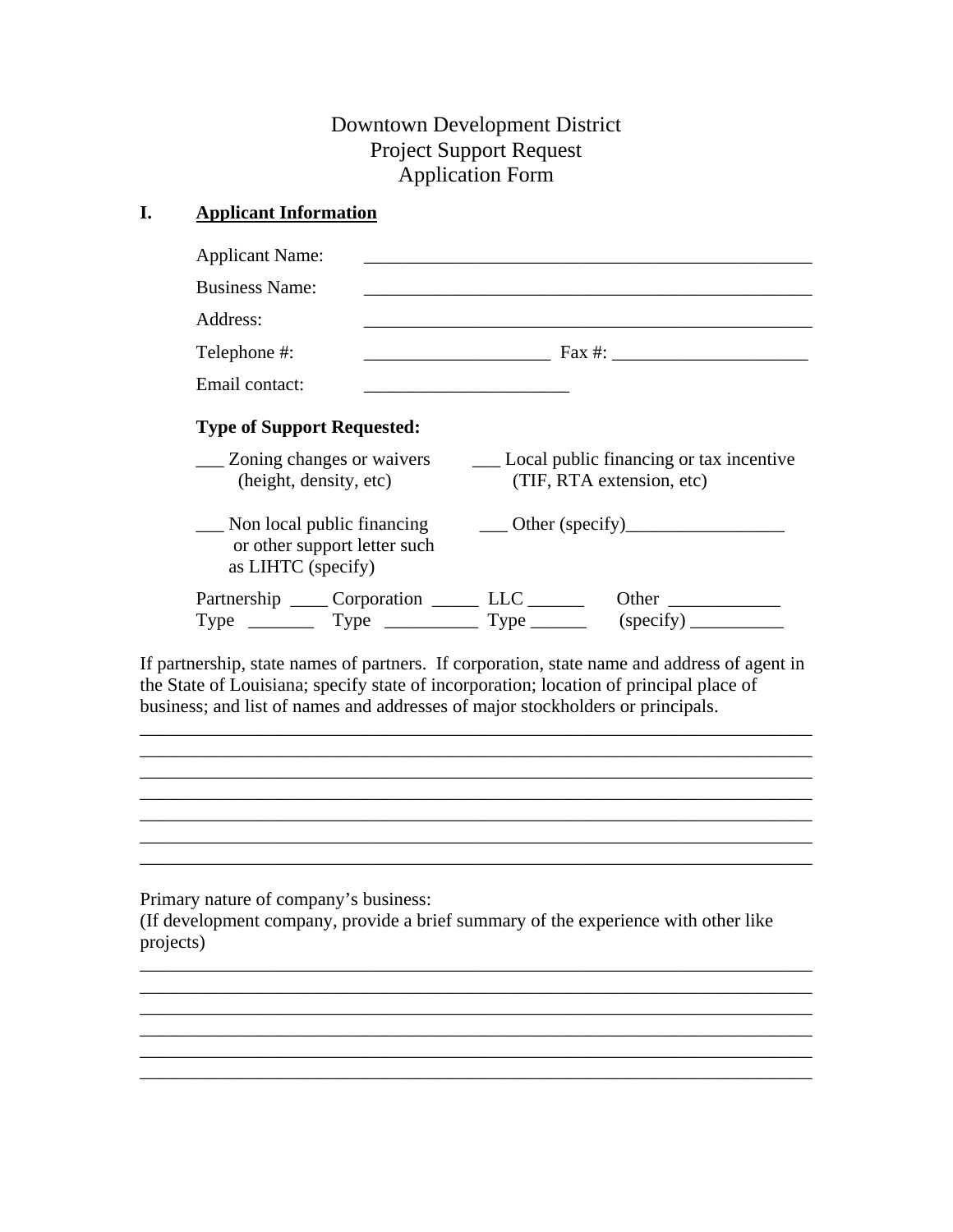| Address: |           | Name of Legal Counsel:                                                                                                                                                         |  |  |  |
|----------|-----------|--------------------------------------------------------------------------------------------------------------------------------------------------------------------------------|--|--|--|
|          |           |                                                                                                                                                                                |  |  |  |
| П.       |           | <b>Description of Project:</b>                                                                                                                                                 |  |  |  |
|          | A.        |                                                                                                                                                                                |  |  |  |
|          |           | Location:                                                                                                                                                                      |  |  |  |
|          |           |                                                                                                                                                                                |  |  |  |
|          | <b>B.</b> | Description of Proposed Project to include land area, square footage of<br>building(s) and proposed uses in building(s).                                                       |  |  |  |
|          |           | <u> 1989 - Johann Stoff, amerikansk politiker (* 1908)</u>                                                                                                                     |  |  |  |
|          | C.        | Description of potential occupant of building(s) proposed. If leased space,<br>provide target rent per square foot proposed.                                                   |  |  |  |
|          | D.        | Estimated Market Value of Proposed Project: _____                                                                                                                              |  |  |  |
|          | E.        | <b>Estimated Net New Taxes:</b>                                                                                                                                                |  |  |  |
|          | F.        | Estimated Net New Jobs: ________<br>Average Annual Wages: ________<br>(Contact DDD Representative regarding the level of job and wage detail<br>needed for particular project) |  |  |  |
|          | G.        | Anticipation construction period for this project:                                                                                                                             |  |  |  |
|          |           |                                                                                                                                                                                |  |  |  |
|          |           |                                                                                                                                                                                |  |  |  |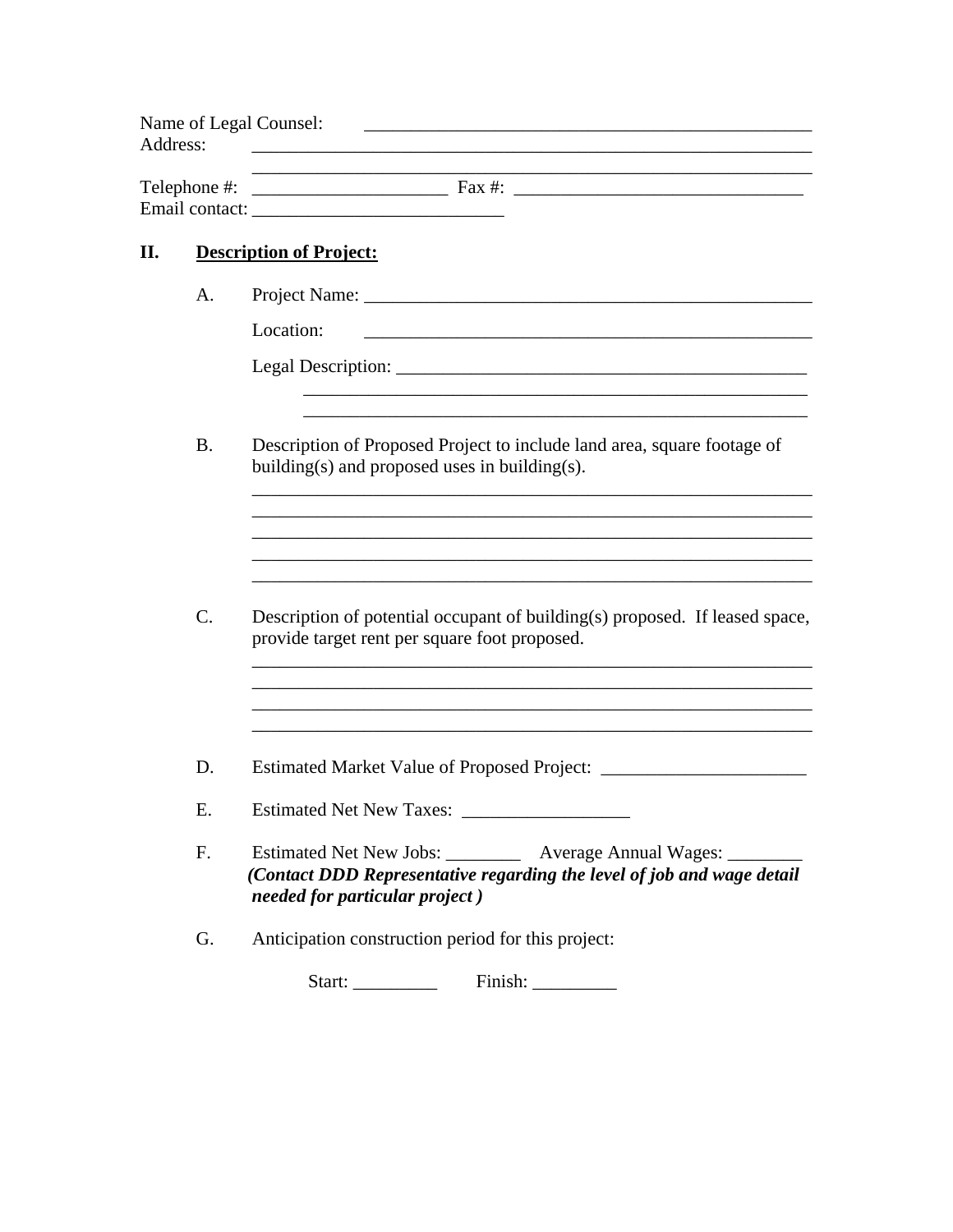# **1. Request for General Support Letter with no waiver or public support requested**

- A. Submit letters or other evidence of community input and support for the project
- B. Submit a narrative statement on how project generally supports and is consistent with DDD adopted plans for the area

### **2. Support Letter Request (Non local public financing or other)**

- A. Submit a project pro-forma and cash flow showing all elements of income, expense, debt service and net operating income for the first two years of the project or until lease up, and annually thereafter for three years. Provide the analysis both with and without the additional requested density or subsidy
- B. Details of the rent projection showing unit mix for same periods as in A. above
- C. Sample language requested or draft of letter as requested or suggested by tax credit or incentive source
- D. Submit narrative statement of background of the Developer and examples of previous projects developed and managed, along with management plan for the project
- E. Submit narrative statement of how the project meets the highest and best use of the property from a public perspective
- D. All other analysis and project details as detailed under #7 below

# **3. Request for Extension of participation in RTA or other incentive programs**

- A. Submit copy of application and any supporting analysis and attachments as required by City of New Orleans for extension of time in program.
- B. Submit copy of any financial analysis showing need for extension of time in Program
- C. Copy of paid property tax receipt for last period due
- D. Submit statement and evidence showing that "but for" the time extension, the project will not be able to continue, or additional investment in project will not be undertaken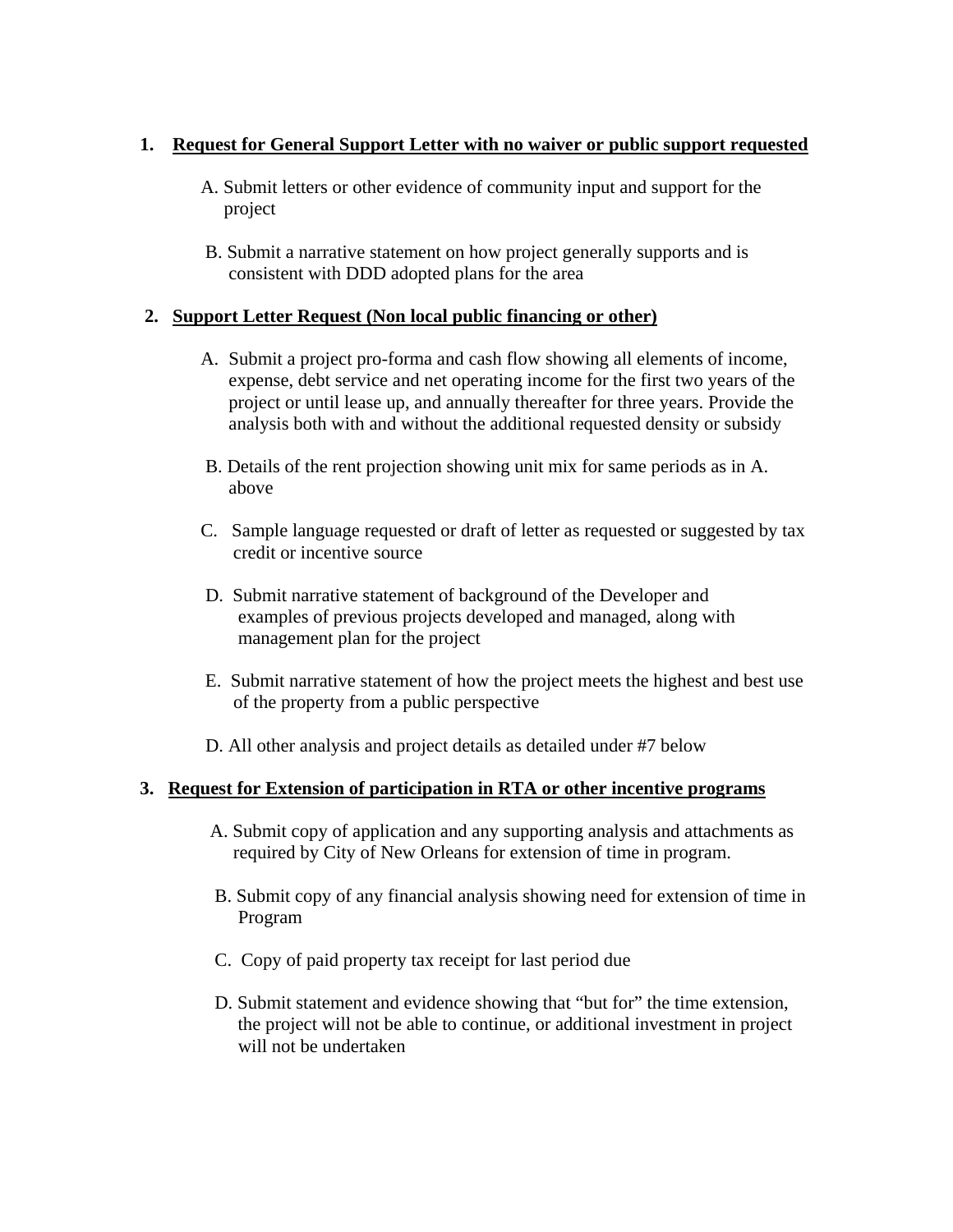- E. Submit certification that property and project is not the subject of any code violation, or that code violations will be remedied as a result of the additional time extension in the program
- F. Is the project owner willing to support DDD plans for the area if specifically requested as part of this application? The DDD will provide language of complimentary support requested

# **4. Height, Density, Conditional Use, or FAR Request**

- A. Submit project pro-forma and cash flows showing all elements of income, expense, debt service and net operating income monthly for the first two years of the project or until lease up, and annually thereafter for three years. In the case of for sale projects, provide monthly pro-forma and cash flow until project is sold. Provide the analysis both with and without the additional requested density
- B. Submit details of the rent projection showing unit mix for same periods as in A, both with and without the added density above (or related analysis on for sale projects)
- C. Submit narrative statement of background of the Developer and examples of previous projects developed and managed, along with management plan for the project
- D. Submit narrative statement of how the project meets the highest and best use of the property from a public perspective
- E. *All other project details as listed in #5B through #5I below*

# **5. Tax Increment Request:**

A. Provide a brief statement of the public purpose and need for tax increment financing for the project and benefits to the City of New Orleans citizens and community due to the proposed development.

 $\overline{\phantom{a}}$  ,  $\overline{\phantom{a}}$  ,  $\overline{\phantom{a}}$  ,  $\overline{\phantom{a}}$  ,  $\overline{\phantom{a}}$  ,  $\overline{\phantom{a}}$  ,  $\overline{\phantom{a}}$  ,  $\overline{\phantom{a}}$  ,  $\overline{\phantom{a}}$  ,  $\overline{\phantom{a}}$  ,  $\overline{\phantom{a}}$  ,  $\overline{\phantom{a}}$  ,  $\overline{\phantom{a}}$  ,  $\overline{\phantom{a}}$  ,  $\overline{\phantom{a}}$  ,  $\overline{\phantom{a}}$  $\overline{\phantom{a}}$  ,  $\overline{\phantom{a}}$  ,  $\overline{\phantom{a}}$  ,  $\overline{\phantom{a}}$  ,  $\overline{\phantom{a}}$  ,  $\overline{\phantom{a}}$  ,  $\overline{\phantom{a}}$  ,  $\overline{\phantom{a}}$  ,  $\overline{\phantom{a}}$  ,  $\overline{\phantom{a}}$  ,  $\overline{\phantom{a}}$  ,  $\overline{\phantom{a}}$  ,  $\overline{\phantom{a}}$  ,  $\overline{\phantom{a}}$  ,  $\overline{\phantom{a}}$  ,  $\overline{\phantom{a}}$  $\overline{\phantom{a}}$  ,  $\overline{\phantom{a}}$  ,  $\overline{\phantom{a}}$  ,  $\overline{\phantom{a}}$  ,  $\overline{\phantom{a}}$  ,  $\overline{\phantom{a}}$  ,  $\overline{\phantom{a}}$  ,  $\overline{\phantom{a}}$  ,  $\overline{\phantom{a}}$  ,  $\overline{\phantom{a}}$  ,  $\overline{\phantom{a}}$  ,  $\overline{\phantom{a}}$  ,  $\overline{\phantom{a}}$  ,  $\overline{\phantom{a}}$  ,  $\overline{\phantom{a}}$  ,  $\overline{\phantom{a}}$  $\overline{\phantom{a}}$  ,  $\overline{\phantom{a}}$  ,  $\overline{\phantom{a}}$  ,  $\overline{\phantom{a}}$  ,  $\overline{\phantom{a}}$  ,  $\overline{\phantom{a}}$  ,  $\overline{\phantom{a}}$  ,  $\overline{\phantom{a}}$  ,  $\overline{\phantom{a}}$  ,  $\overline{\phantom{a}}$  ,  $\overline{\phantom{a}}$  ,  $\overline{\phantom{a}}$  ,  $\overline{\phantom{a}}$  ,  $\overline{\phantom{a}}$  ,  $\overline{\phantom{a}}$  ,  $\overline{\phantom{a}}$ 

| Tax increment requested: _____ Sales Tax _____ Property Tax ____ Other |                        |
|------------------------------------------------------------------------|------------------------|
|                                                                        | (specify)              |
| Annual tax increment \$                                                | Financing supported \$ |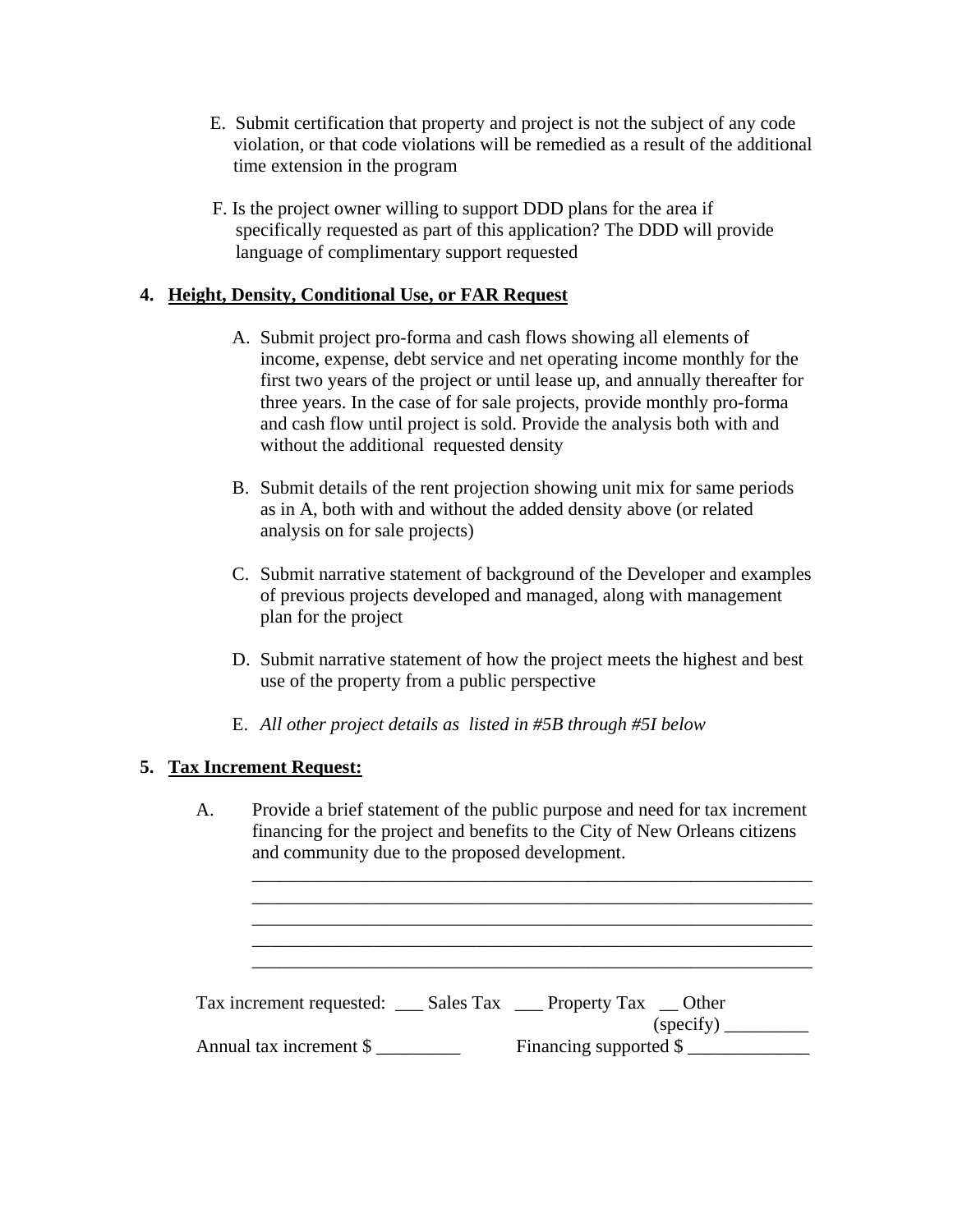### B. Provide the Following:

- Sources and Uses Statement
- Complete cash flow analysis and pro forma
- Identify the owner's equity in the project and how the project will be financed

# C. Other Required Documents

- Projected cash inflows and outflows in sufficient detail to measure and support minimum necessary financial return (ROI, IRR, or other). State the return desired or required on the project
- Construction cost estimates from Contractor, Project Architect or Engineer
- Background of the Developer and examples of previous projects developed and managed
- Evidence of property control
- Evidence of preliminary or contingent financing commitments

#### References & Financial Condition:

| A.<br>1. | <b>Financial Institution References:</b> | 2. |                 |
|----------|------------------------------------------|----|-----------------|
|          | Name                                     |    | Name            |
|          | Name of Officer                          |    | Name of Officer |
|          | Title                                    |    | Title           |
|          | Address                                  |    | Address         |
|          | Telephone                                |    | Telephone       |
|          | Fax                                      |    | Fax             |
|          | E mail                                   |    | E mail          |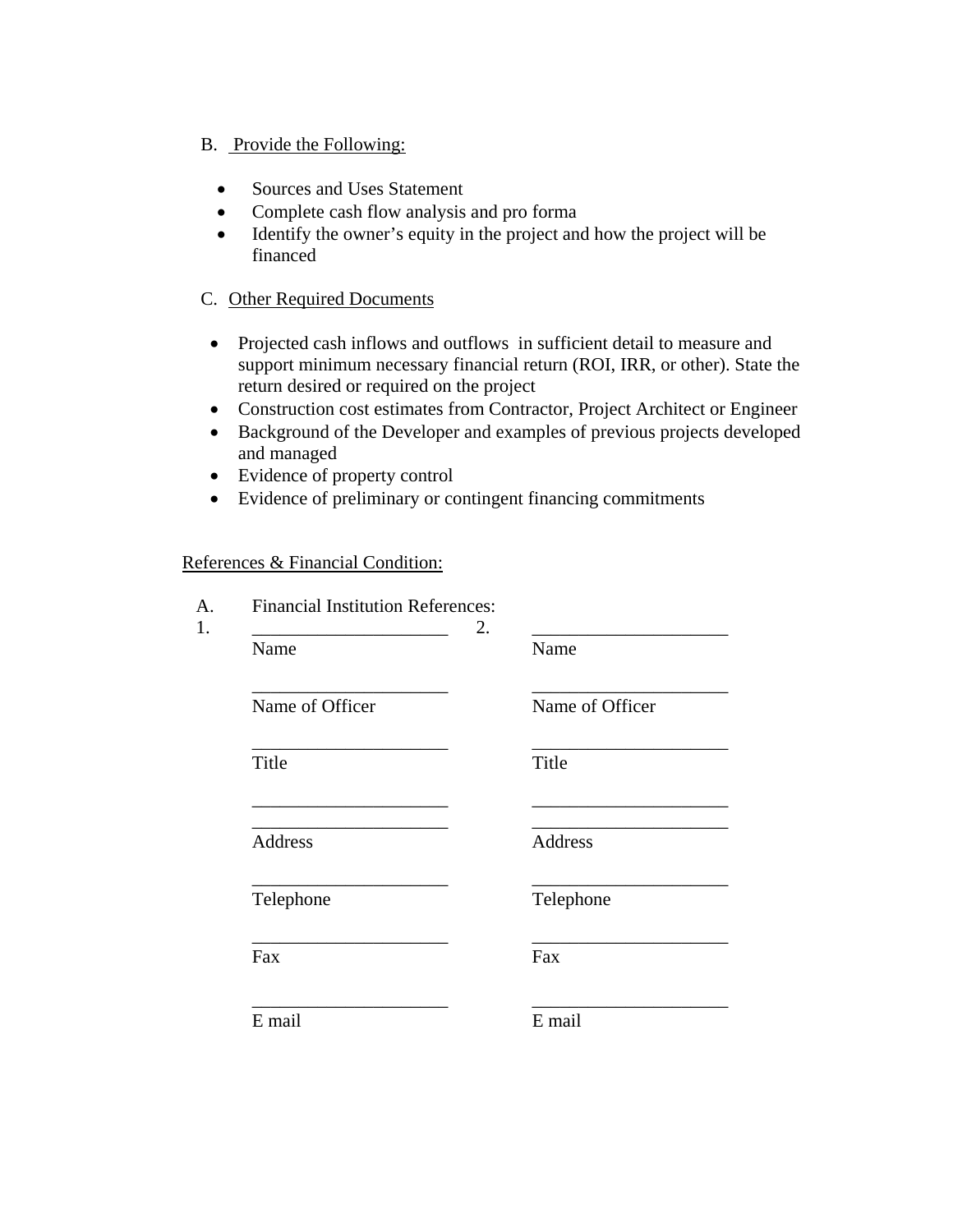B. Has the applicant, if an individual, officers, LLC members or majority stockholders (ownership of 20% or more) if a corporation, or an existing or prospective general partner in the project ever been convicted of a felony? If so, please describe.

\_\_\_\_\_\_\_\_\_\_\_\_\_\_\_\_\_\_\_\_\_\_\_\_\_\_\_\_\_\_\_\_\_\_\_\_\_\_\_\_\_\_\_\_\_\_\_\_\_\_\_\_\_\_\_\_\_\_\_\_\_\_\_\_\_\_\_\_\_\_\_\_ \_\_\_\_\_\_\_\_\_\_\_\_\_\_\_\_\_\_\_\_\_\_\_\_\_\_\_\_\_\_\_\_\_\_\_\_\_\_\_\_\_\_\_\_\_\_\_\_\_\_\_\_\_\_\_\_\_\_\_\_\_\_\_\_\_\_\_\_\_\_\_\_

\_\_\_\_\_\_\_\_\_\_\_\_\_\_\_\_\_\_\_\_\_\_\_\_\_\_\_\_\_\_\_\_\_\_\_\_\_\_\_\_\_\_\_\_\_\_\_\_\_\_\_\_\_\_\_\_\_\_\_\_\_\_\_\_\_\_\_\_\_\_\_\_ \_\_\_\_\_\_\_\_\_\_\_\_\_\_\_\_\_\_\_\_\_\_\_\_\_\_\_\_\_\_\_\_\_\_\_\_\_\_\_\_\_\_\_\_\_\_\_\_\_\_\_\_\_\_\_\_\_\_\_\_\_\_\_\_\_\_\_\_\_\_\_\_

\_\_\_\_\_\_\_\_\_\_\_\_\_\_\_\_\_\_\_\_\_\_\_\_\_\_\_\_\_\_\_\_\_\_\_\_\_\_\_\_\_\_\_\_\_\_\_\_\_\_\_\_\_\_\_\_\_\_\_\_\_\_\_\_\_\_\_\_\_\_\_\_ \_\_\_\_\_\_\_\_\_\_\_\_\_\_\_\_\_\_\_\_\_\_\_\_\_\_\_\_\_\_\_\_\_\_\_\_\_\_\_\_\_\_\_\_\_\_\_\_\_\_\_\_\_\_\_\_\_\_\_\_\_\_\_\_\_\_\_\_\_\_\_\_

 C. Has the corporation or applicant been in bankruptcy? If so, please describe.

D. Has the corporation or applicant defaulted on any bond or mortgage commitment? If so, please describe.

 E. Do any of the partners, major stockholders or LLC members (20% or more), or principals have or had a business or contractual relationship in the last three years with any member of the DDD Board of Commissioners, City Council, or member of the Mayor's Executive staff ? If yes, provide details below or on a separate sheet of paper.

\_\_\_\_\_\_\_\_\_\_\_\_\_\_\_\_\_\_\_\_\_\_\_\_\_\_\_\_\_\_\_\_\_\_\_\_\_\_\_\_\_\_\_\_\_\_\_\_\_\_\_\_\_\_\_\_\_\_\_\_\_\_\_\_\_\_\_\_\_\_\_\_ \_\_\_\_\_\_\_\_\_\_\_\_\_\_\_\_\_\_\_\_\_\_\_\_\_\_\_\_\_\_\_\_\_\_\_\_\_\_\_\_\_\_\_\_\_\_\_\_\_\_\_\_\_\_\_\_\_\_\_\_\_\_\_\_\_\_\_\_\_\_\_\_

\_\_\_\_\_\_\_\_\_\_\_\_\_\_\_\_\_\_\_\_\_\_\_\_\_\_\_\_\_\_\_\_\_\_\_\_\_\_\_\_\_\_\_\_\_\_\_\_\_\_\_\_\_\_\_\_\_\_\_\_\_\_\_\_\_\_\_\_\_\_\_\_ \_\_\_\_\_\_\_\_\_\_\_\_\_\_\_\_\_\_\_\_\_\_\_\_\_\_\_\_\_\_\_\_\_\_\_\_\_\_\_\_\_\_\_\_\_\_\_\_\_\_\_\_\_\_\_\_\_\_\_\_\_\_\_\_\_\_\_\_\_\_\_\_

 F. Describe any previous projects that the applicant has developed in the past six years with this financing:

 G. Provide evidence of the financial strength to perform this development project and effectively operate the project upon completion. Acceptable evidence includes at least one or more of the following:

- Certified audits of company for the past three years
- Internal financial statements proving sufficient on-hand development capital
- A letter from a financial institution certifying adequate funds on deposit and or committed financing for development.

 I. Provide supporting financial analysis showing target return, and the gap to be financed with public sources